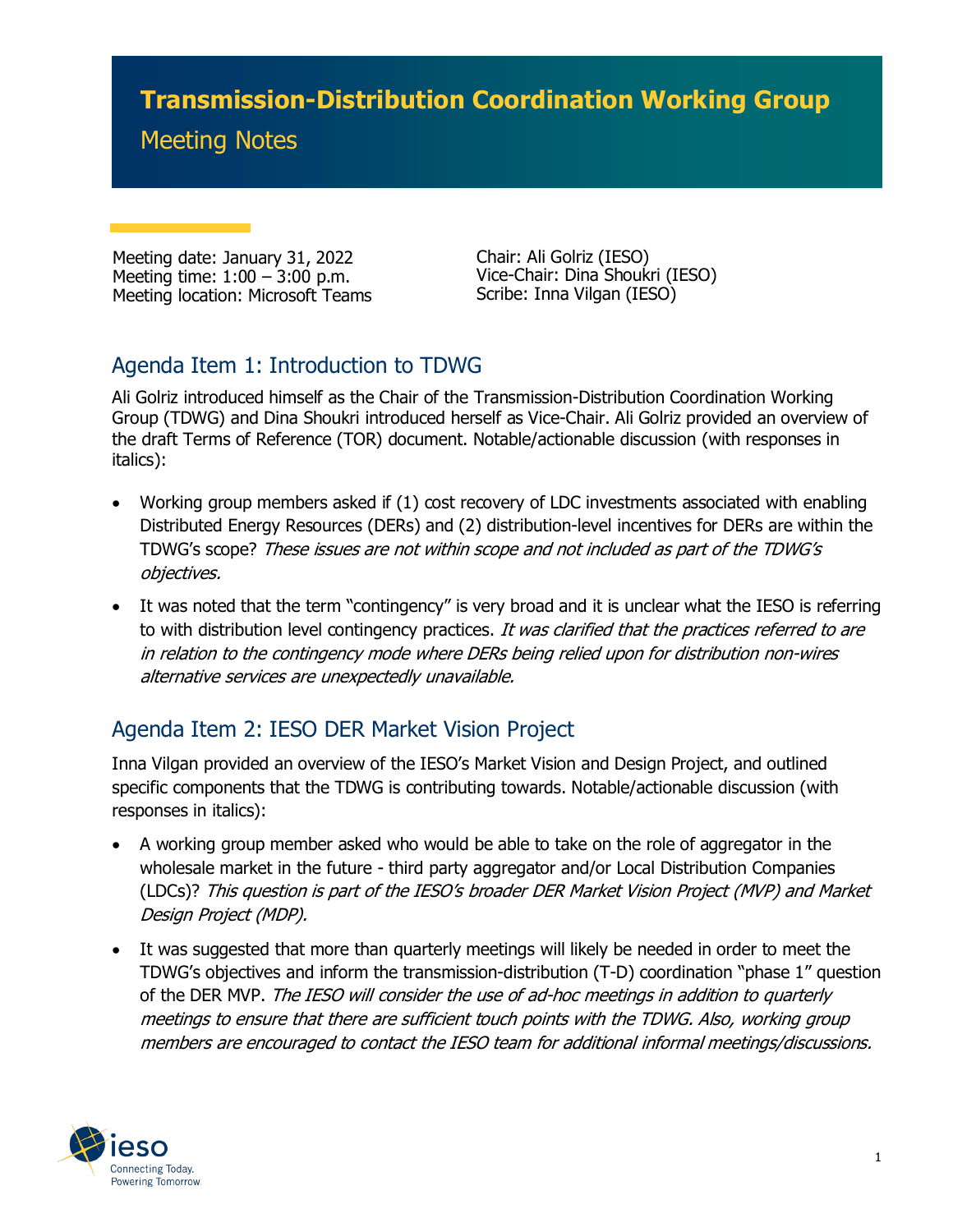#### Agenda Item 3: T-D Coordination Background

Lorenzo Kristov (consultant) delivered a background presentation on T-D coordination, including a framing of the T-D coordination problems, summary of T-D coordination frameworks, and a brief survey of T-D coordination efforts in other regions. Notable/actionable discussion (with responses in italics):

- What are the absolute do-not-do's for starting to work through T-D coordination? Do not try to tackle everything at once and pursue 'no-regrets' changes first, e.g. real time visibility of DERs. Also, it was noted that price signals may be sufficient to drive operation of DERs (versus more direct dispatch/control).
- Would it make sense to have transactive energy markets at the distribution level to meet distribution needs and then offering the remaining kWh to wholesale market? Appropriate sequencing of decisions will be important in establishing T-D coordination protocol(s) and could lead to benefits such as reduced need for 'overriding' wholesale market dispatch of DERs.
- Why is there no participation under CAISO's DER aggregation participation model? There are several reasons, including that participating in net metering and state-run resource adequacy programs are richer financially or make DERs ineligible to participate in CAISO's market.

#### Agenda Item 4: DER Scenarios & Modelling Study

Ali Golriz introduced the DER Scenarios & Modelling study that is to take place throughout 2022 and for which the TDWG's input will be sought. Notable/actionable discussion (with responses in italics):

- Is the TDWG's objective to decide on the coordination model or has the model already been selected? The dual participation model will be the focus of the TDWG.
- How is the T-D interface technically defined? The IESO will present a definition of T-D interface at the next TDWG meeting.
- What is the role of transmitters in T-D coordination? This is an area to explore further with the TDWG and working group members' thoughts and input are welcome.